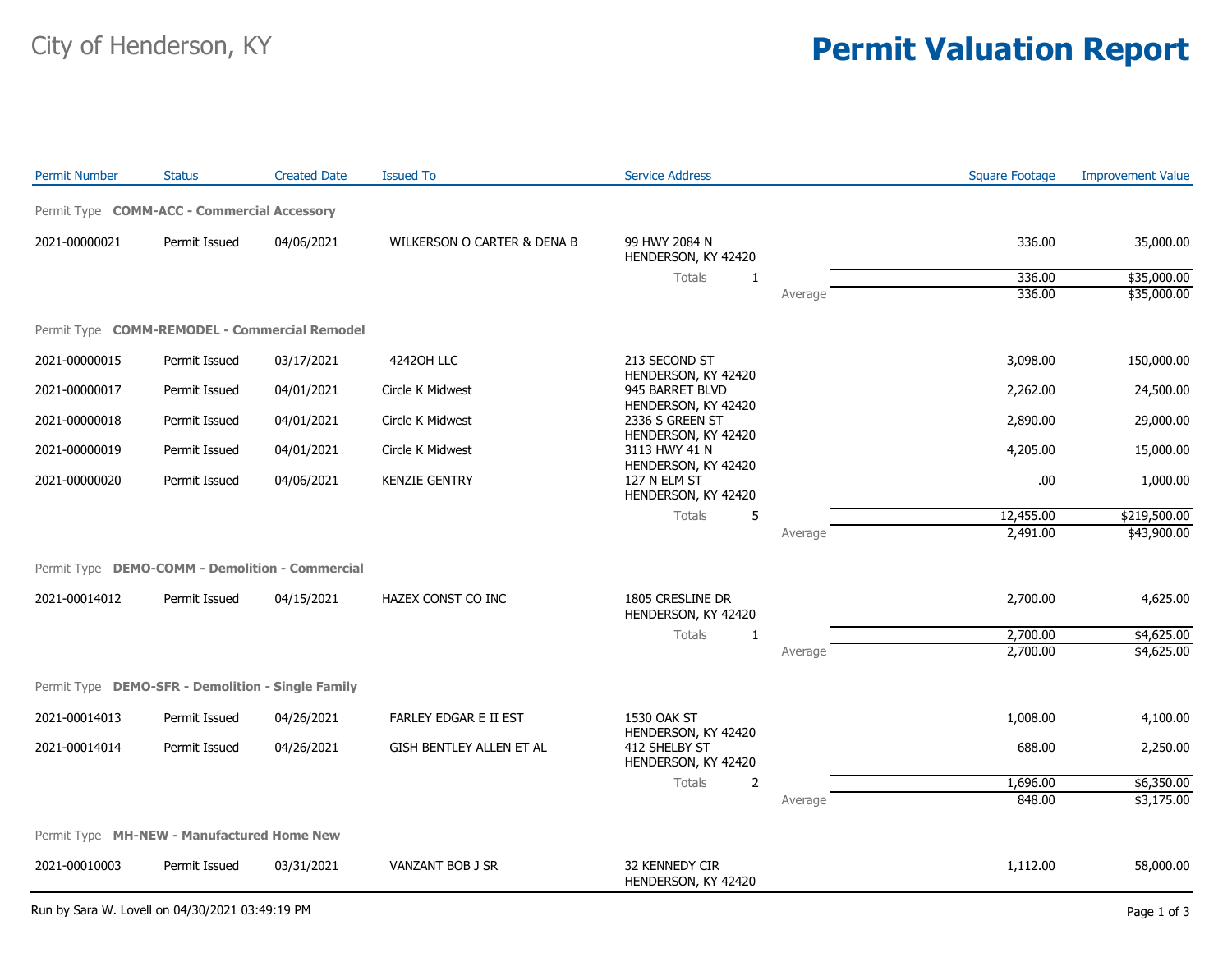## City of Henderson, KY **Permit Valuation Report**

| <b>Permit Number</b> | <b>Status</b>                                 | <b>Created Date</b> | <b>Issued To</b>                               | <b>Service Address</b>                                                                                                     |         | <b>Square Footage</b> | <b>Improvement Value</b> |
|----------------------|-----------------------------------------------|---------------------|------------------------------------------------|----------------------------------------------------------------------------------------------------------------------------|---------|-----------------------|--------------------------|
|                      | Permit Type MH-NEW - Manufactured Home New    |                     |                                                |                                                                                                                            |         |                       |                          |
| 2021-00010004        | Permit Issued                                 | 04/06/2021          | Barbara Nall                                   | 1107 WEDGEWOOD DR<br>Henderson, KY 42420<br>510 WATSON LN #12<br>Henderson, KY 42420                                       |         | 1,300.00              | 81,082.00                |
| 2021-00010005        | Permit Issued                                 | 04/28/2021          | Joseph Loeffler                                |                                                                                                                            |         | 912.00                | 15,000.00                |
|                      |                                               |                     |                                                | 3<br>Totals                                                                                                                |         | 3,324.00              | \$154,082.00             |
|                      |                                               |                     |                                                |                                                                                                                            | Average | 1,108.00              | \$51,360.67              |
|                      | Permit Type SFR-ACC - Single Family Accessory |                     |                                                |                                                                                                                            |         |                       |                          |
| 2020-00005077        | Permit Issued                                 | 08/21/2020          | MOORE FLOYD L & MICHELLE                       | 908 S ADAMS ST<br>HENDERSON, KY 42420<br>114 S ARLINGTON DR<br>HENDERSON, KY 42420                                         |         | 512.00                | 20,000.00                |
| 2021-00005013        | Permit Issued                                 | 03/10/2021          | BRANDON A & ASHLEE N JONES                     |                                                                                                                            |         | 273.00                | 1,000.00                 |
| 2021-00005020        | Permit Issued                                 | 03/25/2021          | NU-LOOK, INC                                   | 2157 LOCUST DR<br>HENDERSON, KY 42420                                                                                      |         | 300.00                | 50,000.00                |
| 2021-00005025        | Permit Issued                                 | 03/31/2021          | <b>BRUNDIGE AMANDA B</b>                       | 1225 OBYRNE ST<br>HENDERSON, KY 42420                                                                                      |         | 120.00                | 2,000.00                 |
| 2021-00005029        | Permit Issued                                 | 04/05/2021          | LAFLAIR TRACY JO                               | 2983 BRIARCLIFF TRL<br>HENDERSON, KY 42420                                                                                 |         | 192.00                | 3,000.00                 |
| 2021-00005031        | Permit Issued                                 | 04/08/2021          | WHITFIELD JASON & TONI                         | 3146 SAND CASTLE DR<br>HENDERSON, KY 42420                                                                                 |         | 540.00                | 30,000.00                |
| 2021-00005033        | Permit Issued                                 | 04/13/2021          | BROWN LARRYS S & CHARLOTTE A                   | 515 HICKORY WOOD CT<br>HENDERSON, KY 42420                                                                                 |         | 528.00                | 35,000.00                |
| 2021-00005034        | Permit Issued                                 | 04/15/2021          | MONTGOMERY SHANNON & MARY JO                   | 2442 BALMORAL DR<br>HENDERSON, KY 42420                                                                                    |         | 200.00                | 4,600.00                 |
| 2021-00005038        | Permit Issued                                 | 04/28/2021          | Kayla Ford                                     | 3156 SAND CASTLE DR<br>HENDERSON, KY 42420                                                                                 |         | 518.00                | 38,000.00                |
|                      |                                               |                     |                                                | Totals<br>9                                                                                                                |         | 3,183.00              | \$183,600.00             |
|                      |                                               |                     |                                                |                                                                                                                            | Average | 353.67                | \$20,400.00              |
|                      | Permit Type SFR-ADD - Single Family Addition  |                     |                                                |                                                                                                                            |         |                       |                          |
| 2021-00005028        | Permit Issued                                 | 04/05/2021          | Anthelmo Ceron                                 | 22 CENTER CIR<br>HENDERSON, KY 42420<br>101 THOMPSON ST<br>HENDERSON, KY 42420<br>523 WASHINGTON ST<br>HENDERSON, KY 42420 |         | 480.00                | 12,500.00                |
| 2021-00005032        | Permit Issued                                 | 04/12/2021          | MORALES DILMA ORTIZ & VENEGAS<br><b>EMIDIO</b> |                                                                                                                            |         | 266.00                | 11,000.00                |
| 2021-00005036        | Permit Issued                                 | 04/20/2021          | <b>BAUER JENNIFER I</b>                        |                                                                                                                            |         | 160.00                | 1,500.00                 |